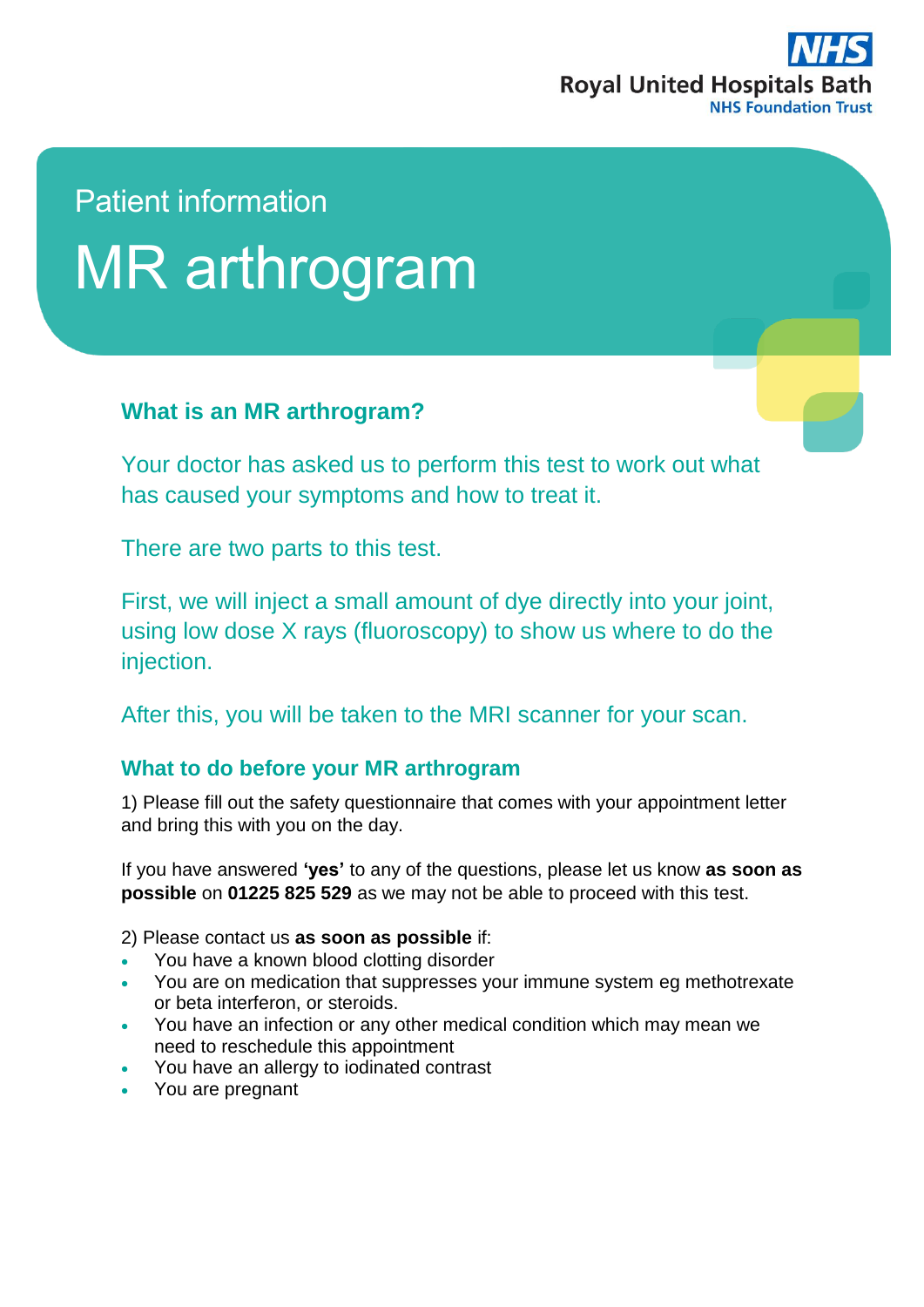Please do not drive yourself home after this procedure. It is not safe and your insurance provider may not cover you if you have a road accident.

Please let your doctor know if you are claustrophobic and you don't think you will be able to tolerate the MRI scan.

Continue to take any regular medication as normal, unless asked otherwise.

#### **What to wear**

For this scan you will need to remove all clothing with metal on it eg zips, fastenings or under-wires. We will provide a hospital gown to change into before your scan, if required. Please do not wear items of jewellery and please remove any piercings before attending. There are lockers available to store your belongings during the scan.

### **Risks and possible complications**

There are small risks associated with this injection, which you should be aware of before you proceed. The radiologist doing your procedure will talk you through this when you arrive.

- **Discomfort:** You may experience some discomfort immediately after the procedure. This is usually mild and can be helped with over-the-counter painkillers if required.
- **Feeling of instability:** Your joint may feel unstable after the injection. This will improve within 24 hours of the procedure. Do not try to lift or push anything heavy, or drive until it feels safe to do so.
- **Bleeding:** This is unlikely to cause you a problem. If you have a medical condition that delays your blood clotting, please let us know in advance. If you are on anticoagulant or antiplatelet medication, you are more likely to experience bruising and bleeding- please let us know about this when you
	- come in for your injection. **Infection:** If you experience redness, swelling or tenderness around the
- injection site, please see your GP or a walk-in clinic within 24 hours as this may require treatment.

### **After this procedure**

A radiologist will provide a written report for the MR arthrogram for the doctor or healthcare professional who requested it.

Your doctor or healthcare professional will be able to access this report electronically. They will then contact you to arrange a follow up appointment, to discuss the results and your ongoing care.